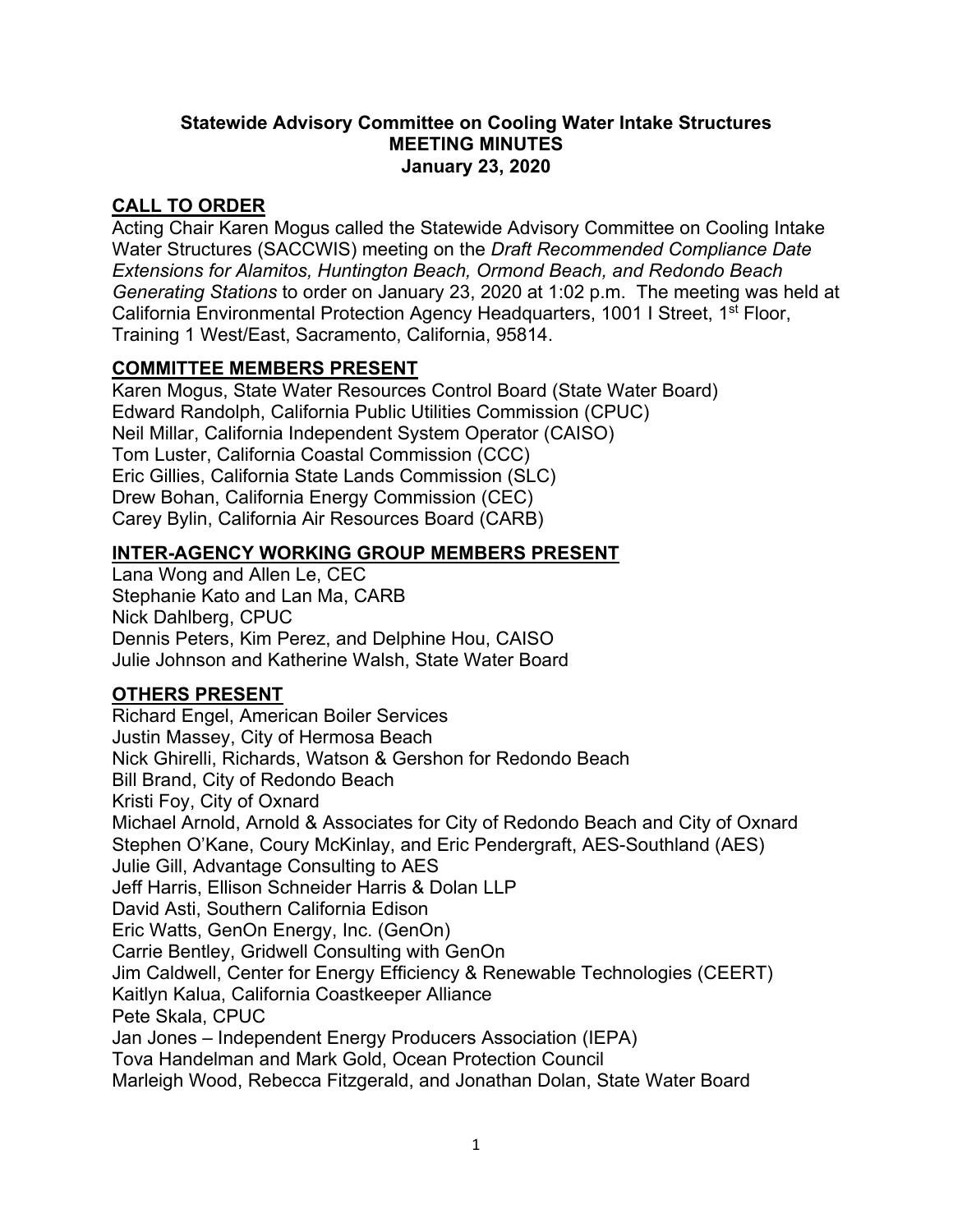## **ANNOUNCEMENTS**

Evacuation information in case the fire alarm goes off during the meeting.

# **COMMITTEE MEETING**

*Public comments are solicited prior to any decisions by the SACCWIS.*

## **MOTION TO ADOPT MEETING MINUTES FROM 2019 SACCWIS MEETINGS**

- Neil Millar proposed a motion to accept meeting minutes from the SACCWIS meeting held on March 8, 2019 and the SACCWIS supplemental meeting held on August 23, 2019. Edward Randolph seconded the motion.
- The motion was accepted by all committee members except Karen Mogus and Drew Bohan who abstained from the vote.

### **PRESENTATION OF THE DRAFT RECOMMENDED COMPLIANCE DATE EXTENSIONS FOR ALAMITOS, HUNTINGTON BEACH, ORMOND BEACH, AND REDONDO BEACH GENERATING STATIONS**

- Pete Skala, CPUC, gave the presentation on the Inter-Agency Working Group's recommendation to extend compliance dates for Alamitos, Huntington Beach, Ormond Beach, and Redondo Beach Generating Stations for local and systemwide grid reliability purposes.
- SACCWIS members suggested modifying Section 5.4 of the draft report to recognize that Alternative 3 would also address system-wide grid reliability needs.

## **COMMITTEE MEMBER COMMENTS**

- Karen Mogus, State Water Board
- Neil Millar, CAISO
- Tom Luster, CCC
- Edward Randolph, CPUC
- Eric Gillies, SLC
- Carey Bylin, CARB
- Drew Bohan, CEC

# **PUBLIC COMMENTS ON AGENDA ITEMS**

- Jim Caldwell, CEERT
- Jan Jones, IEPA
- Bill Brand, City of Redondo Beach
- Nick Garelli, City of Redondo Beach Special Counsel
- Mark Gold, Ocean Protection Council
- Kristi Foy, City of Oxnard
- Jeff Harris, AES